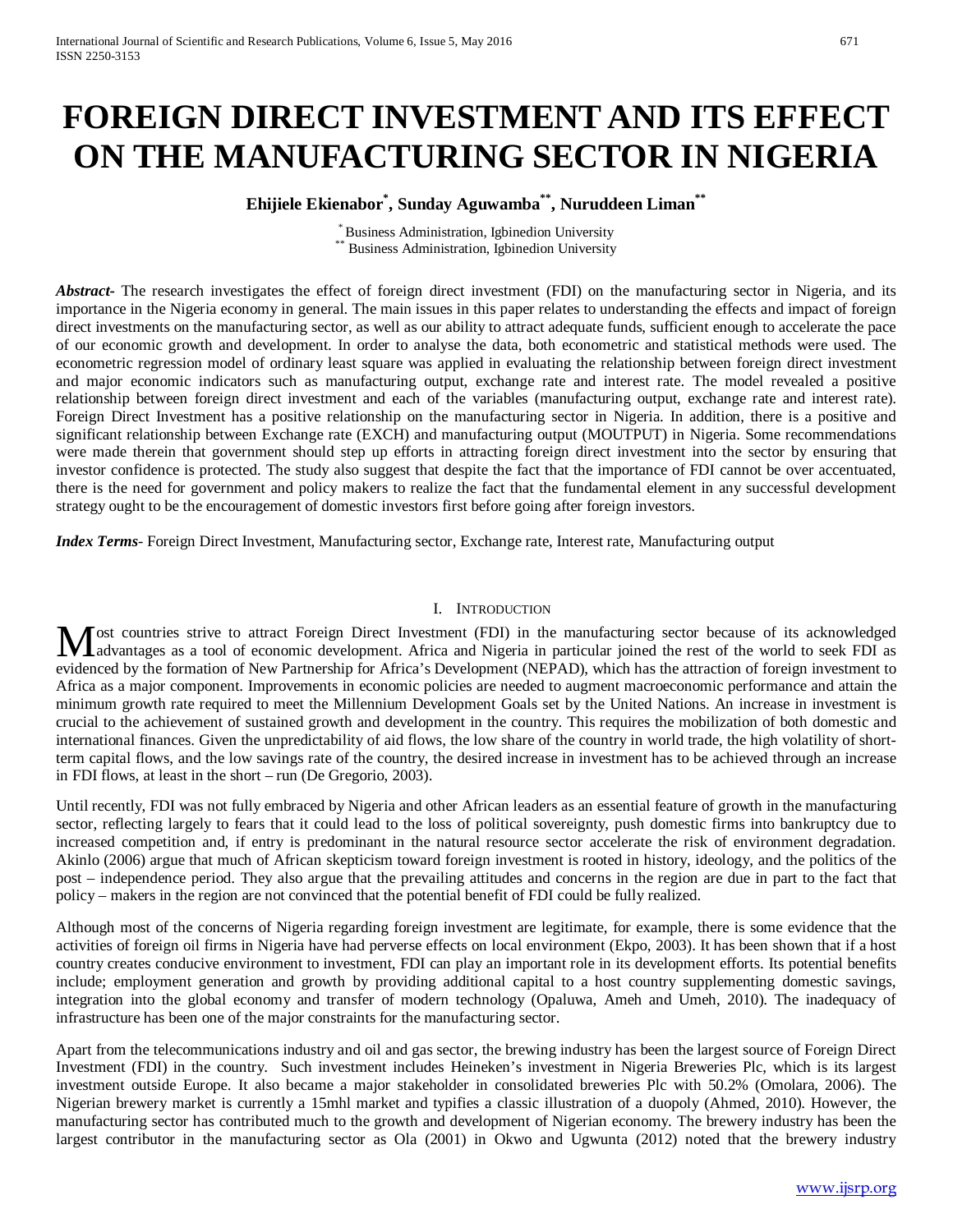contributed about 28 percent of Manufactured Value Added (MVA) and provides direct employment for over 30,000 person and indirect employment close to 300,000 persons including the firms producing ancillary services. FDI have been adjudged to have a positive impact in the brewery industry and the economic growth at large that is likely to lead to an enlarged market size, which in turn will attract further FDI.

Numerous studies have identified foreign direct investment, as key to other sectors of the economy, but relatively little research seem to have investigated foreign direct investment and the relation with manufacturing sector. There is need therefore for more research in the subject to determine the impact of foreign direct investment on the management of the manufacturing sector in Nigeria. The rest of this paper is structured into section two, review of related literature, section three, the methodology, section four analysis and discussion of findings and section five conclusion and recommendations.

## II. REVIEW OF RELATED LITERATURE

# **Foreign Direct Investment (FDI)**

FDI is the investment made by a company outside its home country. It is the flow of long-term capital based on long-term profit consideration involved in international production Caves, 2007). This definition is correct but not complete as the important issues of control and management are not included in it. International investment can take two forms. It could be either portfolio investment, where the investors buy some non-controlling portion of the stock, bond or any other financial security, or direct investment where the investor participates in the control and management of such business venture. This is the type of investment by multinational companies and it tends to contribute more to economic growth than the portfolio investment.

# **Nigeria Foreign Direct Investment**

Investors see the three regional hub markets — namely South Africa in the south, Nigeria in the west and Kenya in the east — as the most attractive investment destinations. These three countries account for over 40% of total FDI projects (EY, 2014; fDi Intelligence). Foreign Direct Investment in Nigeria averaged 1404.84 USD Million from 2007 until 2015, reaching an all time high of 3084.90 USD Million in the fourth quarter of 2012 and a record low of 624.87 USD Million in the second quarter of 2015 (www.tradingeconomics.com). By the third quarter of 2015, Foreign Direct Investment increased to 1213.98 USD Million. FDIs have constituted the biggest single source of employment opportunities for the country's teeming population. FDI is an engine of growth in terms of their assistance in transforming the structure of the economy from a single vector to a composite sector; from a primary agrarian enclave to an industrial one. They have assisted in and induced the government in providing needed infrastructure. More importantly, they have facilitated in bringing imported technology that has led to greater utilization of resources. Consequently, Foreign Direct Investment in Nigeria is expected to be 590.13 USD Million by the end of the second quarter of 2016, according to Trading Economics global macro models and analysts expectations. Looking forward, Foreign Direct Investment in Nigeria is projected to stand at 955.25 in 12 month's time. In the long-term, the Nigeria Foreign Direct Investment is projected to trend around 996.62 USD Million in 2020. (www.tradingeconomics.com)

## **Nigerian manufacturing sector**

An ad-hoc study conducted in 1989 by Chete and Adenikinju (2002), indicated that the overall productivity level of the Nigerian manufacturing sector over the years has seen very little increase and most of these companies have even faced a decline in productivity as well as profitability. These findings was confirmed further by a report by the Manufacturers' Association of Nigeria (MAN), which revealed that there was a generally negative trend in the growth of the Nigerian manufacturing sector during the period of 1980-1989. The report also stated that the expectations were low of observing any considerable improvement in the situation. The research studies conducted after that period confirmed this expectation, as they provided evidence that the trend of negative productivity continued and that neither was there an improvement in the profitability level of the sector well into the 1990s and 2000s Akinlo (1996) and Ku, Mustapha & Goh (2010). Ayanwale (2007) studied the effects of foreign direct investment on the performance of the Nigerian economy and manufacturing sector, and revealed that the country is striving to attract more foreign investors. This is so that the revenue gained through these investments can support the operations and activities of the manufacturing sector. However, available statistics of the Nigeria's manufacturing and macro-economic data did not paint a good picture of manufacturing production in Nigeria as at 2015 as shown in figure 2. Manufacturing production in Nigeria decreased 0.30 percent in June of 2015 over the same month in the previous year. Manufacturing Production in Nigeria averaged 8.43 percent from 2007 until 2015, reaching an all time high of 24.60 percent in the fourth quarter of 2013 and a record low of -0.70 percent in the first quarter of 2015 (www.tradingeconomics.com). Another vital point that Ayanwale's work brought to light is that while foreign investments in manufacturing could be beneficial to the economy, it is necessary that human resource issues are resolved as well so that the financial resources can be effectively utilized.

Alli (2009) reviewed the situation and stated that after going through several vicissitudes, the final shape of the Nigerian manufacturing sector is mainly made up of a few players. These players are the multinational, national, regional and local manufacturers, investors, and companies. It was also disclosed that while the multinational companies are still operating and surviving in the country because of strong financial and resource support, the other operators have either disappeared from the scene or are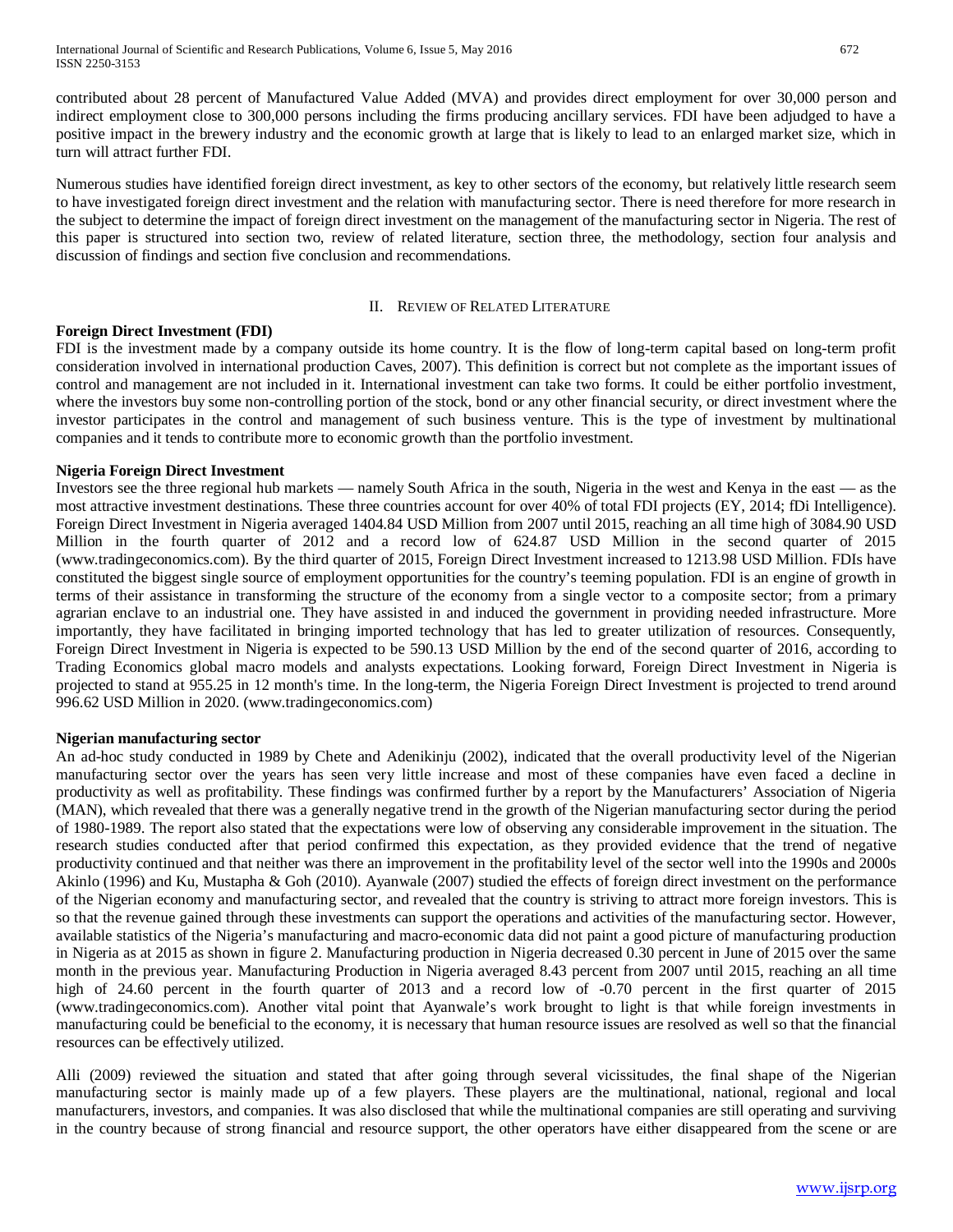struggling to survive in the manufacturing industry. This is because of the unpredictable policies and strategies implemented by the government, effects of globalization, and the lack of raw materials obtained locally for the manufacturing process. As a result, the aforementioned players of the sector started diminishing from the scene, and the productivity and efficiency of the manufacturing sector were negatively affected. Okejiri (2003) revealed that one of the largest constraints for the high productivity of the Nigeria's manufacturing sector is, again, the low level of technology; as advancements in technology are changing the manufacturing sectors of countries all over the world. Developing countries are rapidly adopting new technologies so that they can secure higher productivity and revolutionize their manufacturing industry. Unfortunately, the Nigerian manufacturing companies are still not focusing enough on acquiring modern machinery and as mentioned, up to now they are still using the same methods and machinery that were introduced as far back as the 1960s and 1970s. This stagnant, almost stubborn, mindset greatly limits this solution for the future growth of the sector.

The reasons behind the low growth and performance of the Nigerian manufacturing sector during the last few years include "high production costs caused by energy, high interest and exchange rates, influx of inferior and substandard products from other nations, multiplicity of taxes and levies, poor sales partly as a result of low purchasing power of the consumers, bogged down with delay in clearing consignments due to existence of multiple inspection agencies at the ports, etc" (MAN, 2007).

# **Foreign Direct Investment and the Manufacturing Sector**

The effort by several African countries to improve their business intimate stems from the desire to attract FDI. In fact, one of the pillars on which the New Partnership for Africa's Development (NEPAD) was to increase available capital to US \$ 64 billion through a combination of reforms, resource mobilization and a conducive environment for FDI (Funke and Nsouli, 2003). Unfortunately, the efforts of most African countries to attract FDI have been futile. This is in spite of the perceived and obvious need for FDI in the continent. The development is disturbing, sending very little hope of economic development and growth for these countries. Further, the pattern of the FDI that does exist is often skewed towards extractive industries, meaning that the differential rate of FDI inflow into sub-Saharan Africa has been adduced to be due to natural resources, although the size of the local market may also be a consideration (Morriset 2000; Asiedu, 2001). Many countries (especially developing countries) now see attracting FDI as an important element in their strategy for economic development. This is most probably because FDI is seen as an amalgamation of capital, technology, marketing and management. Sub-Saharan Africa as a region now has to depend very much on FDI for so many reasons, some of which are amplified by Asiedu (2001). The preference for FDI stems from its acknowledged advantages (Obwona, 2001, 2004).

Asiedu (2005) viewed Nigeria as a country, given her natural resource base and large market size, qualifies to be a major recipient of FDI in Africa and indeed is one of the top three leading Africa countries that consistently received FDI in the past decade. However, the level of FDI attracted by Nigeria is mediocre compared with the resource base and potential need. Further, the empirical linkage between FDI and growth of manufacturing sector in Nigeria is yet unclear, despite numerous studies that have examined the influence of FDI on Nigeria's economic growth with varying outcomes (Akinlo, 2004). Most of the previous studies of FDI and the growth of manufacturing sector in sub-Saharan Africa are multi country studies. However, recent evidence affirms that the relationship between FDI and manufacturing sector may be country and period specific. Asiedu (2001) submits that the determinants of FDI in one region may not be the same for other regions. In the same vein, the determinants of FDI in countries within a region may be different from one another. Though the Nigerian manufacturing sector cannot support economic development in its present condition, it has great potential since Nigeria is one of the most attention-grabbing markets of the region (Alli, 2009). Many investors view Nigeria as the most attractive consumer market in Africa, given its large population of about 170 million and its improving business environment. Investors are optimistic about Nigeria, with its sizable, young and increasingly urbanized population (www.tradingeconomics.com, 2014).

Imoudu (2012), submits that there has been some diversification into the manufacturing sector in recent years, although FDI in Nigeria has traditionally been concentrated in the extractive industries. He further stated that the manufacturing and processing sector received enormous attention within the period of 1980–2009. In 1980-84, its share of total FDI stood at 38.3 percent; it reaches the peak of 43.7 percent between the periods 1990-94, fell to 23.6 percent in 1995-99 and rose to 40.7 percent in 2005-09. Its average total all through the period was, however, 34.8 percent in 1980-2009. Ogbanje et al, (2010) in their findings revealed that the manufacturing and processing sector was the most highly favoured by the net flow of foreign investment. This result is in conformity with Fabayo (2003) that the manufacturing sector attracts more FDI than other sectors of the economy. However, many problems are hindering the growth of the manufacturing sector in Nigeria and as a result the country is progressing very slowly towards economic diversification. Dipak and Ata (2003) summed up the economic scenario in Nigeria and the role of the manufacturing sector by identifying the main hurdles that mostly and historically affect its development and growth. These barriers include insecurity, political instability, marketdistorting, state-owned monopolies, weak infrastructure and unavailability of finance while Adenikinju (2003) added excessive bureaucracy and rampant corruption.

Thorough look at views of the immediate afore mentioned researchers, indicate that they fail to consider the forces of demand and supply, a critical view reviews that some of the decline in the manufacturing sector is because of the forces of demand and supply. Improvement in the standard of living and advancement in technology have made some people feel that they have outgrown some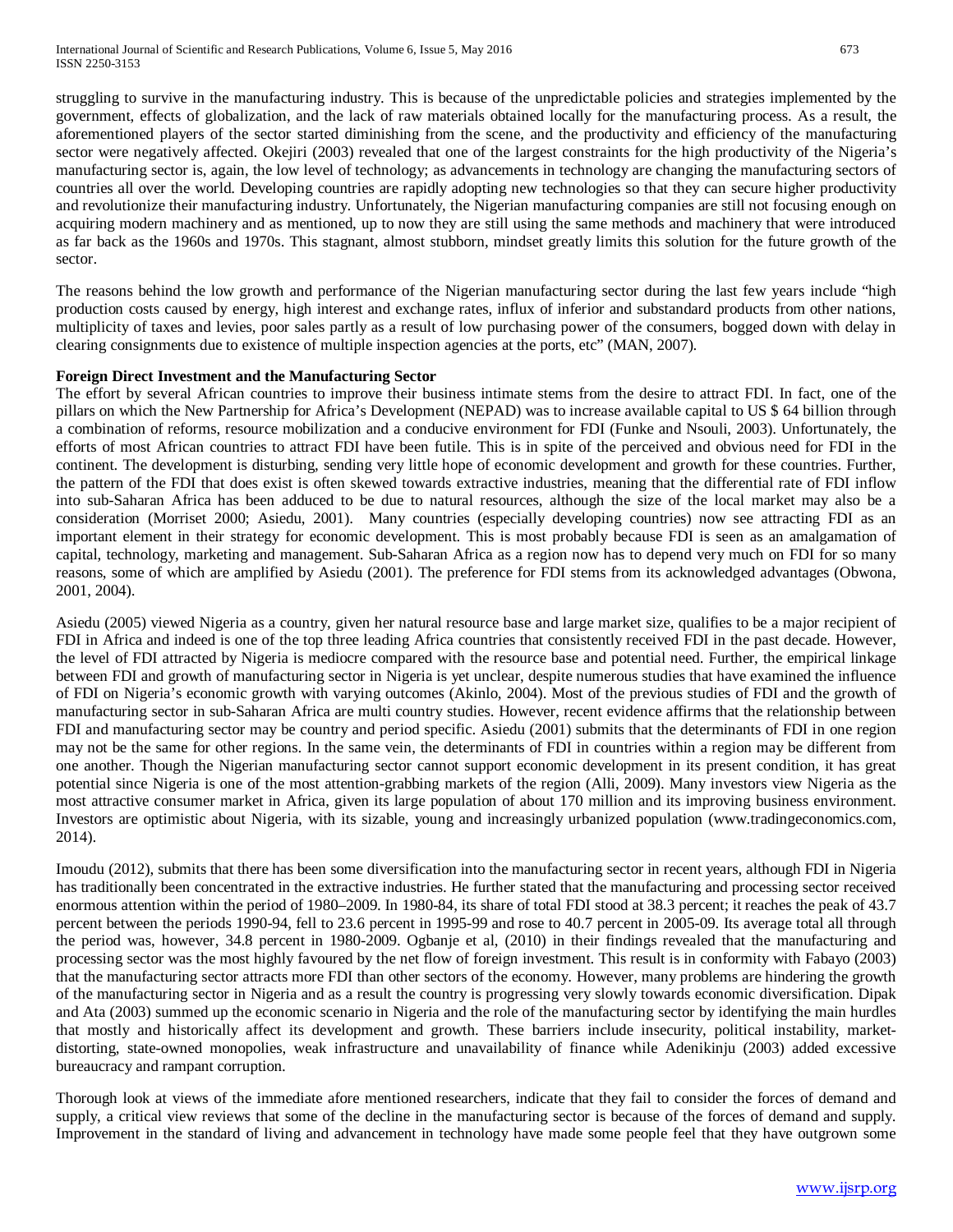certain things and therein the need to encourage foreign investors who will in turn bring about some of the technological advancement and high standard of living the country needs.

# III. METHODOLOGY

The focus of this study is to examine foreign direct investment on the management of the manufacturing sector in Nigeria, for the period, 1981-2012. Annual data set for the period 1981-2012 were extracted from the Central Bank of Nigeria Statistical Bulletin and researcher's computation. The statistical technique employed in this study is the ordinary Least Squares (OLS) multivariate regression.

Model Specification The model for this study examines the effect of foreign direct investment into the manufacturing sector on output growth. MOUPUT = ƒ (FDIMS, EXCRT, INTR, u,) ………………………….. (i) MOUPUT=  $\lambda$ o +  $\lambda$ 1 FDIMS, +  $\lambda$ 2 EXCRT +  $\lambda$ 3 INTR + u------------------ (ii) Where: MOUPUT= Manufacturing sector output FDIMS = Foreign direct investment into the manufacturing sector EXCRT = Exchange rate INTR = Interest rate  $Ut = Stochastic term$ Aprori expectations:  $\lambda$ 1,  $>0$ ,  $\lambda$ 2 < 0,  $\lambda$ 3 < 0,

Variables Dependent variable: MOUPUT – Manufacturing Sector Output

Independent Variables: FDI – Foreign direct investment EXCRT = Exchange rate

 $INTR = Interest rate$ 

Hypotheses

H01: Foreign Direct Investment has no significant impact on the manufacturing sector in Nigeria. H02: Exchange rate has no significant impact on the manufacturing sector in Nigeria.

# IV. PRESENTATION AND EMPIRICAL RESULTS

# **Data Description**

# **Table 1: Data for Analysis**

| <b>YEAR</b> | <b>MOUPUT</b> | <b>FDI</b><br><b>EXCH</b> |         | <b>INT</b>     |
|-------------|---------------|---------------------------|---------|----------------|
| 1981        | 13837.9       | 334.7                     | 0.6955  | $\overline{7}$ |
| 1982        | 15633.5       | 290                       | 0.7242  | 10.25          |
| 1983        | 10797.4       | 264.3                     | 0.7649  | 7.25           |
| 1984        | 9532.75       | 360.3                     | 0.8938  | 10.5           |
| 1985        | 12032.4       | 646.1                     | 2.026   | 17.5           |
| 1986        | 11582.6       | 735.8                     | 4.0176  | 16.5           |
| 1987        | 12041.6       | 2452.8                    | 4.5367  | 26.8           |
| 1988        | 13713.9       | 1718.2                    | 7.3916  | 25.5           |
| 1989        | 14011.5       | 13877.4                   | 8.0378  | 20.01          |
| 1990        | 14702.4       | 4686                      | 9.9095  | 29.5           |
| 1991        | 16078.5       | 6916.1                    | 17.2984 | 36.09          |
| 1992        | 15357.2       | 14463.1                   | 22.0511 | 21             |
| 1993        | 14788.1       | 29675.2                   | 21.8861 | 20.18          |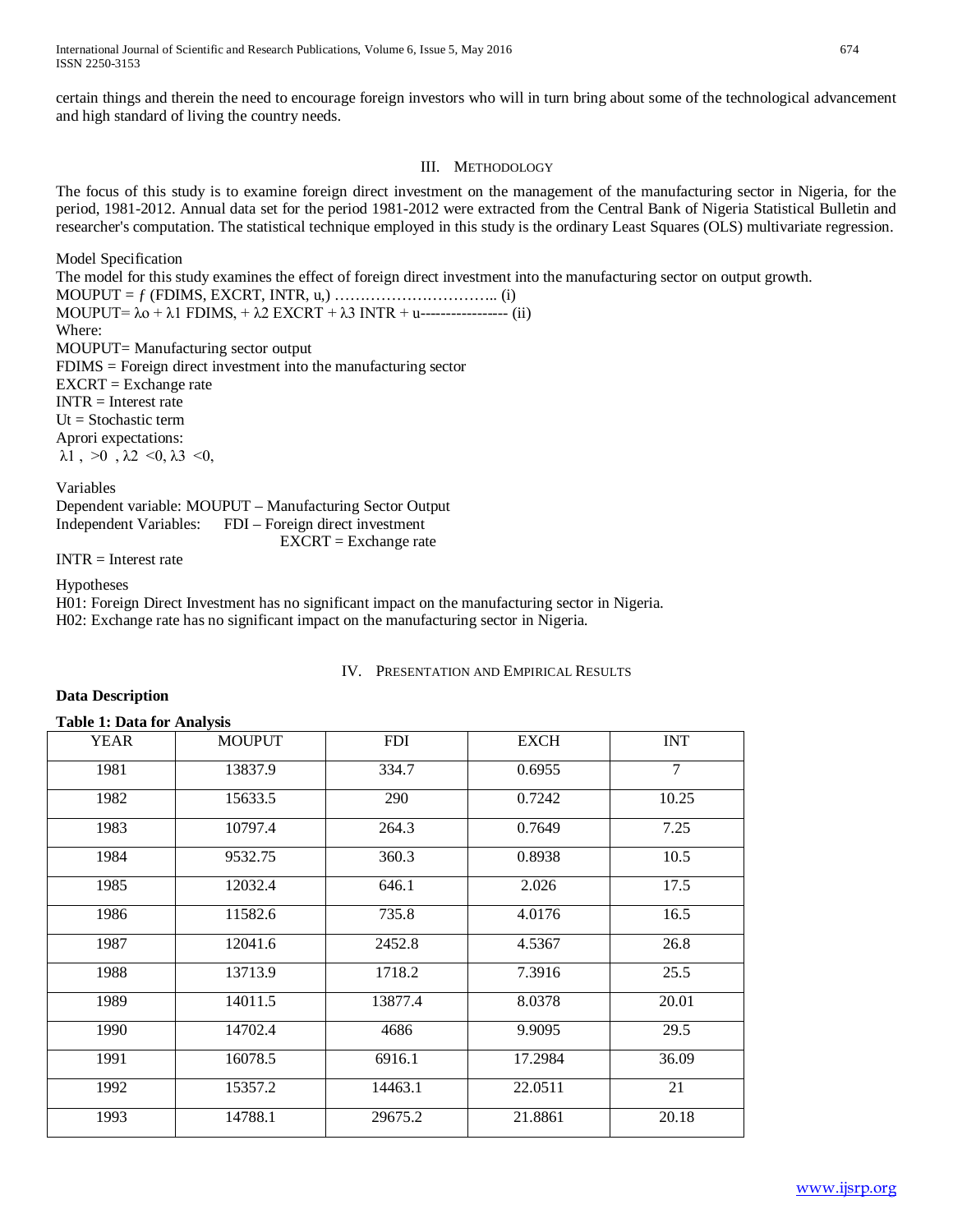International Journal of Scientific and Research Publications, Volume 6, Issue 5, May 2016 675 ISSN 2250-3153

| 1994 | 14591.4              | 22229.2 | 21.9    | 19.74   |
|------|----------------------|---------|---------|---------|
| 1995 | 13836.1              | 75940.6 | 70.4    | 13.54   |
| 1996 | 13953.4              | 111295  | 39.8    | 18.29   |
| 1997 | 14010                | 110453  | 71.8    | 21.32   |
| 1998 | 13046.3              | 80750.4 | 76.8    | 17.98   |
| 1999 | 13494.6              | 92795.5 | 92.3    | 18.29   |
| 2000 | 13958.8              | 115952  | 101.7   | 20.48   |
| 2001 | 14935.1              | 132434  | 111.9   | 20.18   |
| 2002 | 16439.4              | 225972  | 121     | 19.15   |
| 2003 | 17369.6              | 295250  | 129.4   | 19.16   |
| 2004 | 19436.8              | 300251  | 139.1   | $20\,$  |
| 2005 | 21305.1              | 325911  | 158.2   | 21.1    |
| 2006 | 23305.9              | 365219  | 147.45  | 18.64   |
| 2007 | 25535.5              | 392164  | 151     | 51.48   |
| 2008 | 27806.8              | 400147  | 164.21  | 22      |
| 2009 | 29990.8              | 400147  | 148.902 | 20.48   |
| 2010 | 32260.6              | 5028391 | 150.298 | 20.18   |
| 2011 | 34711.3              | 530011  | 153.862 | 19.15   |
| 2012 | $\overline{347}11.3$ | 5699233 | 156.893 | 24.0302 |

*Source: Central Bank of Nigeria Statistical Bulletin for various years and researcher's computation.*

## **Table 2: Descriptive Statistics**

|                 | <b>MOUPUT</b> | <b>EXCH</b> | <b>FDI</b> | <b>INT</b> |
|-----------------|---------------|-------------|------------|------------|
| Mean            | 17830         | 73.86612    | 476582.2   | 19.90904   |
| Median          | 14702.4       | 71.8        | 92795.5    | 20         |
| Maximum         | 34711.3       | 164.21      | 5699233    | 51.48      |
| Minimum         | 9532.75       | 0.6955      | 264.3      |            |
| Std. Dev.       | 7199.016      | 63.73375    | 1316892    | 7.688368   |
| <b>Skewness</b> | 1.250865      | 0.1148      | 3.486912   | 1.99013    |
| Kurtosis        | 3.283997      | 1.330833    | 13.44625   | 10.61995   |
| Jarque-Bera     | 8.188269      | 3.666828    | 203.7712   | 95.46214   |
| Probability     | 0.01667       | 0.159867    |            | 0          |
| <b>Sum</b>      | 552730        | 2289.85     | 14774050   | 617.1802   |
| Sum Sq. Dev.    | $1.55E + 09$  | 121859.7    | $5.20E+13$ | 1773.33    |
| Observations    | 31            | 31          | 31         | 31         |

Source: Eviews 8.0

Table 2 presents the result for the descriptive statistics for the variables. As observed, Manufacturing Output has a mean value of 17830.00 and standard deviation of 7199.016. The standard deviation is large and suggests considerable deviation of manufacturing sector output over time from the mean. The maximum and minimum values are 34711.3 and 9532.75 respectively. The mean value for foreign direct investment (FDI) is 476582.3 with a standard deviation of 1316892 which is large and suggests considerable deviation of FDI flows over time from the mean. FDI flows have actually been increasing over time. The maximum and minimum values are 476582.3 and 264.300 respectively. Exchange rate with respect to the dollar has a mean value of 65.805 and standard deviation of 63.73372 which reflects the extent to which it deviates from its mean. The maximum and minimum values are 164.2100 and 0.696 respectively. Interest rate (INTR) is observed to have a mean value of 19.9094 and a standard deviation of 7.6883 which reflects the extent to which it deviates from its mean. The maximum and minimum values are 51.4800 and 7.00 respectively. The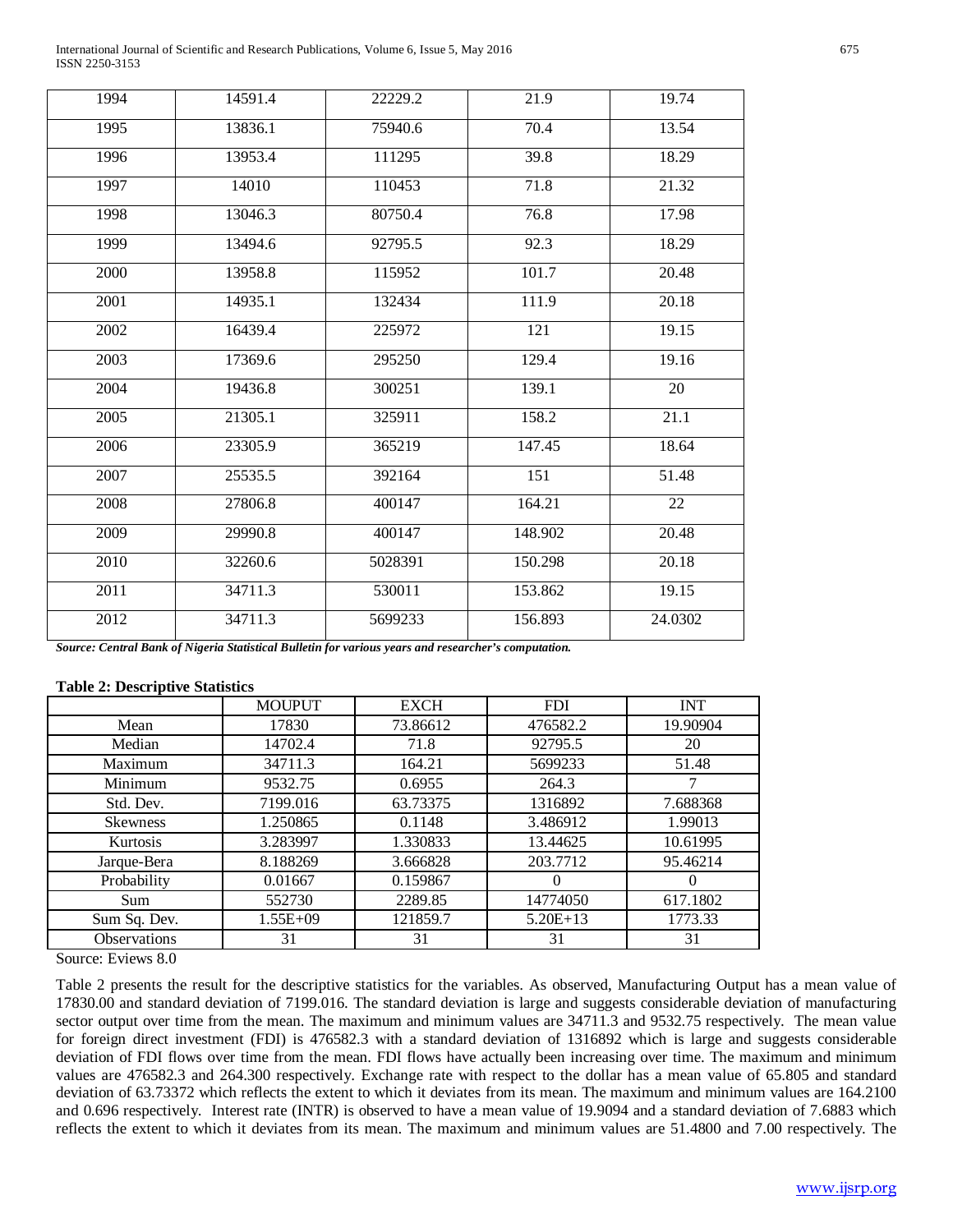Jacque-bera statistics for the variables shows that all the variables (MOUTPUT, FDI and INT) are normally distributed since the pvalue is less than 0.05 except for EXCH that the normality condition does not hold for the data since the p-value is greater than 0.05. We proceed to examine the correlation estimates for the variables.

## **Table 3: Correlation Matrix**

|               | <b>MOUPUT</b> | <b>EXCH</b> | <b>FDI</b>           | <b>INT</b> |  |
|---------------|---------------|-------------|----------------------|------------|--|
| <b>MOUPUT</b> |               | 0.782491    | 0.667738<br>0.293455 |            |  |
| <b>EXCH</b>   | 0.782491      | 0.439877    |                      | 0.265642   |  |
| <b>FDI</b>    | 0.667738      | 0.439877    |                      | 0.090515   |  |
| <b>INT</b>    | 0.293455      | 0.265642    | 0.090515             |            |  |

Source: Eviews 8.0

From the correlation matrix in Table 3, Manufacturing Output (MOUTPUT) shows a positive correlation with Exchange rate (EXCH) (78 percent), Foreign Direct Investment (FDI) (67 percent), and Interest rate (INT) (29 percent). Similarly, Exchange rate (EXCH) shows a positive correlation with Foreign Direct Investment (FDI) (44 percent), and Interest rate (INT) (27 percent), while Foreign Direct Investment (FDI) shows a positive correlation with Interest rate (INT) (9 percent). The result suggest that there is absence of multicollinearity among the independent variables since the correlation among them are less than 80 percent.

## **Table 4: Regression Result with AR(4)**

Dependent Variable: MOUPUT Method: Least Squares Date: 04/03/16 Time: 23:58 Sample (adjusted): 1985 2012 Included observations: 28 after adjustments Convergence achieved after 37 iterations

| Variable           | Coefficient   | Std. Error            | t-Statistic | Prob.    |
|--------------------|---------------|-----------------------|-------------|----------|
| C                  | 9289.103      | 3872.052              | 2.399013    | 0.0249   |
| <b>EXCH</b>        | 74.20643      | 29.41581              | 2.522672    | 0.0190   |
| <b>FDI</b>         | 0.001977      | 0.000770              | 2.568029    | 0.0172   |
| <b>INT</b>         | 99.24732      | 108.2379              | 0.916937    | 0.3687   |
| AR(4)              | 0.229094      | 0.477655              | 0.479623    | 0.6360   |
| R-squared          | 0.756323      | Mean dependent var    |             | 18535.96 |
| Adjusted R-squared | 0.713945      | S.D. dependent var    |             | 7213.220 |
| S.E. of regression | 3857.927      | Akaike info criterion |             | 19.51408 |
| Sum squared resid  | $3.42E + 0.8$ | Schwarz criterion     |             | 19.75197 |
| Log likelihood     | $-268.1971$   | Hannan-Quinn criter.  |             | 19.58681 |
| F-statistic        | 17.84686      | Durbin-Watson stat    |             | 1.879021 |
| Prob(F-statistic)  | 0.000001      |                       |             |          |
| Inverted AR Roots  | .69           | $.00-69i$             |             |          |

Source: Eviews 8.0

A close examination of the estimated model shows that the results are satisfactory. A high value of the  $R^2$  given to us as 0.756323 implying that a 75.6% systematic variation in Manufacturing Output (MOUTPUT) is explained by Foreign Direct Investment (FDI), Exchange rate (EXCH), and Interest rate (INT). Only 24.4% is left unexplained and this is assumed to be captured by the error term, U. The adjusted  $R^2$  is given as 0.713945. This means that after adjusting for the degree of freedom, the adjusted  $R^2$  explains approximately 71.4% systematic variation in the dependent variable. The higher the adjusted  $\mathbb{R}^2$ , the lower the residual variance error due to a one-on-one relationship between the both of them and this means our model have a better predictive ability. The F-ratio with the value of 17.84686 shows that the model easily passes the F-test at 1% and 5% level of significance and this means that the hypotheses of a significant linear relationship between the dependent and independent variables taken together is validated. This is also shown with a p-value of 0.000001. The T-statistics using the rule of thumb (which states that when the t-value of the parameter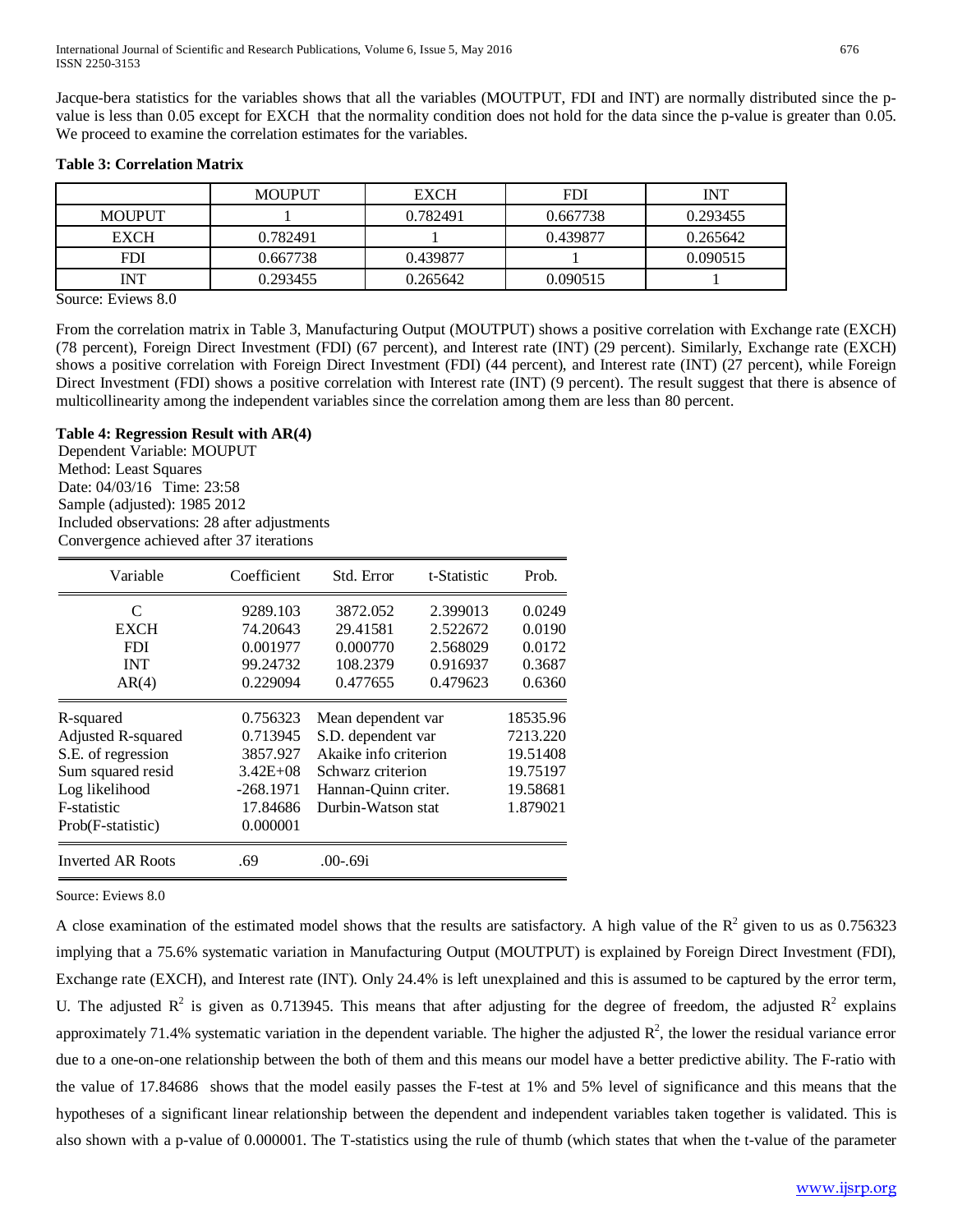estimate is greater than or equal to 2 then it is statistically significant in explaining the dependent variable but when it is less than 2, then it is not). The t-values shows that intercept, exchange rate, and foreign direct investment which have values of 2.399013, 2.522672 and 2.568029 taken in their absolute form, are statistically significant in explaining the manufacturing output while interest rate value of 0.916937 is not statistically significant in explaining manufacturing output. This means that interest rate is not an important variable in explaining rate of manufacturing output in Nigeria. The Durbin Watson test for 1st order serial correlation shows the absence of autocorrelation as we have a value of 1.879021. A close observation of the co-efficients shows that they are not all correctly signed based on economic theory. All the variables are positively related to manufacturing output in the country. The intercept and co-efficients are interpreted as follows:

#### **Intercept**

The intercept of 9289.103 means that the model passes through the point 9289.103. This indicate that when all the independent variables are zero, then manufacturing output is increased by 9289.103units.

## **Exchange Rate**

The coefficient of exchange rate is positive which conforms to the economic theory. The co-efficient of 74.20643 indicate that a oneunit increase in exchange rate will lead to an increase in manufacturing output by 74.20643units on the average.

# **Foreign Direct Investment**

The sign of import coefficient is positive. This conforms to the theoretical postulation, which stressed that foreign direct investment is positively related to manufacturing output. The co-efficient of 0.001977 implies that a one unit increase in foreign direct investment will lead to an increase in manufacturing output by 0.001977units on the average.

#### **Interest rate**

The coefficient of interest rate is also positive. This conforms to a priori expectation that reduced interest rate increases manufacturing output. Reduced interest rate will increase the productive capacity of the country thereby increasing manufacturing output. The coefficient of 99.24732, indicates that a one unit decrease in interest rate will lead to an increase in manufacturing output by 99.24732units on the average.

#### **Test of Hypotheses**

The hypotheses are tested in the course of the analysis:

**H01:** Foreign Direct Investment has no significant impact on the manufacturing sector in Nigeria.

We observed from the analysis that there is a positive and significant relationship between foreign direct investment (FDI) and manufacturing output (MOUTPUT) in Nigeria. Hence, foreign direct investment is a major determinant of manufacturing output (MOUTPUT) in Nigeria. Based on the empirical findings, it can be said that the contribution of FDI to growth is estimated to be positive from the sector's (manufacturing sector) point of view. It also shows that Foreign Direct Investment in the manufacturing sector has a significant impact on economic growth in Nigeria.

**H02:** Exchange rate has no significant impact on the manufacturing sector in Nigeria.

The result indicates that there is a positive and significant relationship between Exchange rate (EXCH) and manufacturing output (MOUTPUT) in Nigeria. Hence, exchange rate is a major determinant of manufacturing output in Nigeria. Thus, Exchange rate (EXCH) has an effect on the growth of manufacturing output (MOUTPUT) in the Nigeria economy.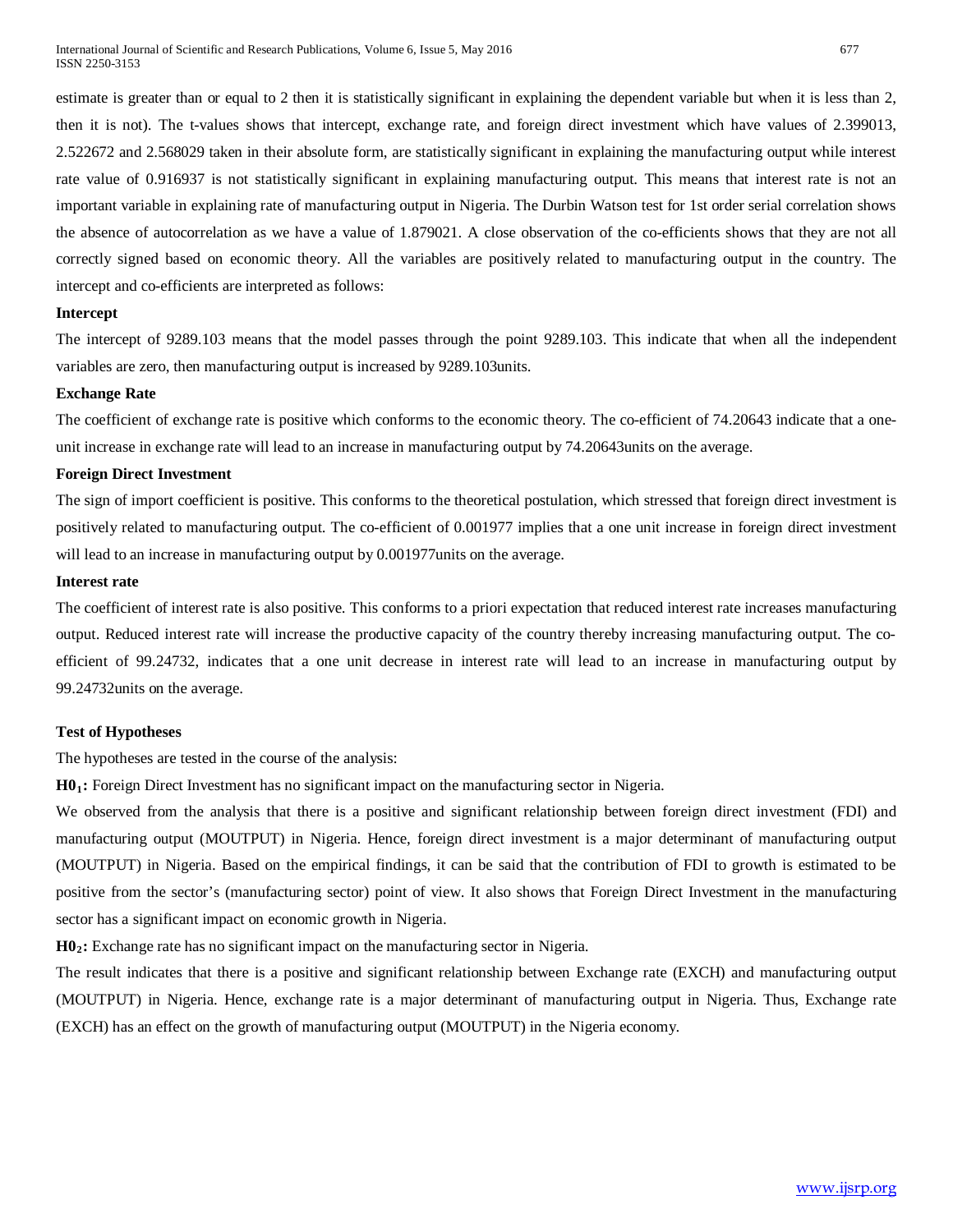#### V. SUMMARY, CONCLUSION AND RECOMMENDATION

The focus of this study is to examine the impact of foreign direct investment on the management of the manufacturing sector in Nigeria, for the period, 1981-2012. Annual time series data sourced from the Central Bank of Nigeria Statistical Bulletin, 2012 to examine the relationship between the variables. From the findings, it was observed that there is a positive and significant relationship between foreign direct investment (FDI) and manufacturing output (MOUTPUT) in Nigeria from the first hypothesis, that is, foreign direct investment is a major determinant of manufacturing output (MOUTPUT) in Nigeria. Again, it is also observed that there is a positive and significant relationship between Exchange rate (EXCH) and manufacturing output (MOUTPUT) in Nigeria. Hence, exchange rate is a major determinant of manufacturing output in Nigeria.

Foreign direct investment (FDI) is unique among economic concepts in that there are often pervasive opinions among national populations, which wholly attribute economic success to FDI or wholly fault it for economic stagnation. Thus, attracting foreign direct investment has become very crucial for most countries because of its perceived positive impact on manufacturing sector output as well as productivity spill over to domestic and industrial firms. Successive government policies have been directed towards structural and regulatory reforms such as privatisation of state enterprises, liberalisation of their foreign exchange markets and establishment of fiscal incentives in order to attract more foreign direct investments. This calls for a major concern by the current administration of President Buhari and Professor Osinbajo led government to radically tackle the loopholes that have adversely affected the impact of these international bodies against the Nigerian economy concerning the manufacturing sector. If this holds, the manufacturing sector will be one of the major recipients of foreign direct investment in Nigeria.

Premised on this, it is therefore recommended that the Nigerian government put stringent measures/policies to ensure the enormous benefit accrued to FDI in the manufacturing sector are taken advantage of and well utilized to positively enhance the Nigerian economy. Further, appropriate policy measures to attract foreign capital should be formulated and implemented to boost increased manufacturing sector output. The policies that will bring about improvement in foreign direct investment should be encouraged, as well as policies and programmes that would promote or stimulate foreign capital in the form of FDI and reduced interest rate should be encouraged. The study also suggest that despite the fact that the importance of FDI cannot be over accentuated, there is the need for government and policy makers to realize the fact that the fundamental element in any successful development strategy ought to be the encouragement of domestic investors first before going after foreign investors..

#### **REFERENCES**

- [1] Adenikinju, A., Chete, L. (2002). Productivity, Market Structure and Trade Liberalization in Nigeria. Economic Development Department, Nigerian Institute of Social and Economic Research (AERC). Research paper 126; African Economic Research Consortium: Nairobi, 2002 Nov.
- [2] Adenikinju, A. (2003). Nigeria's imperative in the new World trade order, workshop report. African economic research consortium (AERC). Nairobi, Kenya and trade policy research and training (TPRTP). Department of economics, University of Ibadan: Ibadan.
- [3] Ahmed, R. (2010). Nigerian Brewery Sector Update: Brewing growth; malting value. Vetiva Capital Management Limited Research Publication. www.vetiva.com. Accessed 05/5/2014.
- [4] Aisedu, E. (2001). "On the determinants of foreign direct investment to developing countries: Is Africa different?" World Development, 30 (1): 107-19.
- [5] Aisedu, E. (2005). Foreign Direct Investment in Africa: The Role of Natural Resources, Market Size, Government Policy; Institution and Political Instability: UNU/WIDER Research Paper 2005/24. World Institute for Development Economics Research, Helsinki.
- [6] Akinlo, A. E. (1996). Improving the performance of the Nigerian manufacturing Sub-sector after adjustment. The Nigerian journal of economic and social studies. p. 9.
- [7] Akinlo, A. E. (2004). "Foreign direct investment and growth in Nigeria: An empirical investigation". Journal of Policy Modeling, 26: 627-639. http://dx.doi.org/10.1016/j.jpolmod.2004.04.011
- [8] Alli, F. (2009). Nigeria: 9 Years of Manufacturing with Tears, any Hope in Sight? Vanguard (Lagos). Available from: http://allafrica.com/stories/2007- 200905290133.html?page=2
- [9] Ayanwale, A. B. (2007). FDI and Economic Growth: Evidence From Nigeria. AERC Research Paper 165 African Economic Research Consortium, Nairobi. Retrieved from Retrieved from www.aercafrica.org/ documents/rp\_165.pdf
- [10] Caves, R. E. (2007). Multinational enterprise and economic analysis (3rd edition), Cambridge University Press, Cambridge.
- [11] De Gregorio, Jose. (2003). "The role of foreign direct investment and natural resources in economic development", Working Paper No 196. Central Bank of Chile, Santiago.
- [12] Dipak, M., Ata, M. (2003). The African Manufacturing Firm, an Analysis Based on Firm Studies in Sub-Saharan Africa. Port Harcourt: Taylor and Francis Ltd.
- [13] Ekpo, A .H. (2003). Foreign Direct Investment in Nigeria: Evidence from Time Series Data. CBN Economic & Financial Review, 35(1), 59- 78. Abuja.
- [14] EY's attractiveness survey: Africa 2014; Africa by numbers 2013–14 www.ey.com/attractiveness
- [15] Fabayo, J. A. (2003). Foreign Direct Investment and Manufacturing Industries in Nigeria: Performance, Prospects and Problems in Nnanna, O.J.; Okafor, C.M. & Odoko, F.O. (eds.): Foreign Private Investment in Nigeria. Central Bank of Nigeria: Proceedings of the 12th Annual Conference of the Regional Research Units.
- [16] fDi Intelligence website (2013). Nigeria's 'smart' city set to attract significant investment, 25 February 2013, www.fdiintelligence.com, accessed 7 November 2014.
- [17] Funke, N., S. M. Nsouli (2003); "The New Partnership for Africa's Development (NEPAD): Opportunities and challenges". IMF Working Paper No. 03/69. International Monetary Fund, Washington, D. C.